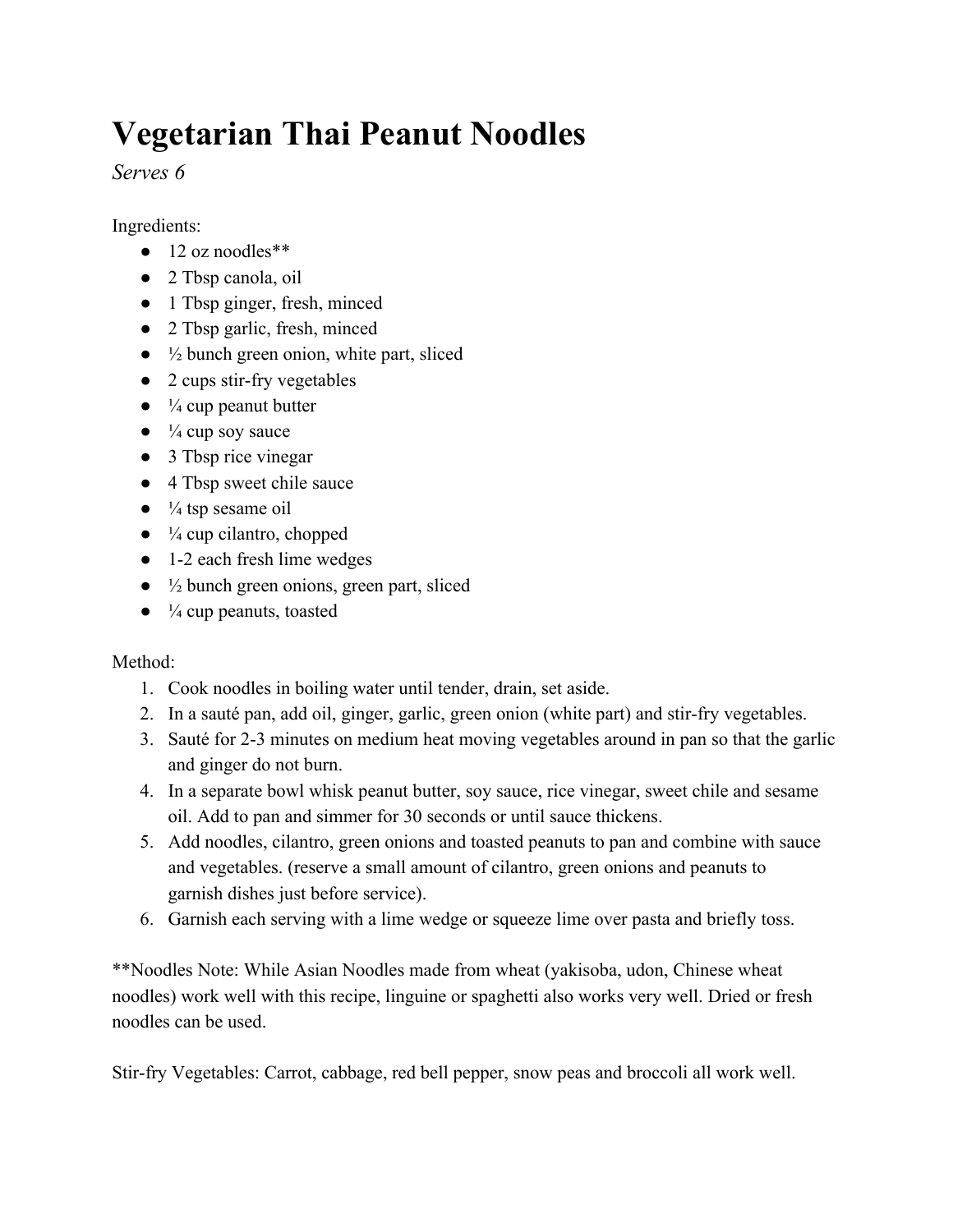### **Raw Kale Salad with Pan-Seared Wild Salmon**

*Serves 4*

Ingredients:

- 1-1.5 bunches kale, washed, ribs & stems removed
- 2 each lemon, fresh, juice of (zest also)
- 2 Tbsp olive oil
- 2 Tbsp maple syrup or honey
- $\bullet$   $\frac{1}{4}$  cup almonds, toasted
- $\bullet$   $\frac{1}{4}$  cup cherries or cranberries, dried
- 1/3 cup Parmesan or Romano, optional
- $\bullet$  1 lb salmon, wild, 4 oz portions
- to taste kosher salt & black pepper

Method<sup>-</sup>

- 1. Place lemon juice, olive oil and syrup or honey in a bowl and whisk to combine.
- 2. Massage dressing with your fingertips into kale leaves.
- 3. Add fruit, nuts and cheese. Toss.
- 4. Season to taste with salt and black pepper and set aside.
- 5. Season salmon with salt and pepper.
- 6. Sear salmon in a hot, pre-heated sauté pan with a teaspoon of olive oil for a few minutes until a nice crust develops on salmon.
- 7. Gently flip over salmon and continue to cook for an additional few minutes or until salmon has reached an internal temperature of 140 degrees.
- 8. Plate salad and top with salmon and fresh lemon zest.

Notes:

- 1. Remove kale stems in one motion by grabbing kale from one end and sliding your hand up the stem, pulling leaves off the stem as you go.
- 2. Different varieties of kale can be used for this salad including Toscano (also known as Lacinato or Dino), Red Russian, Siberian Dwarf or curly kale.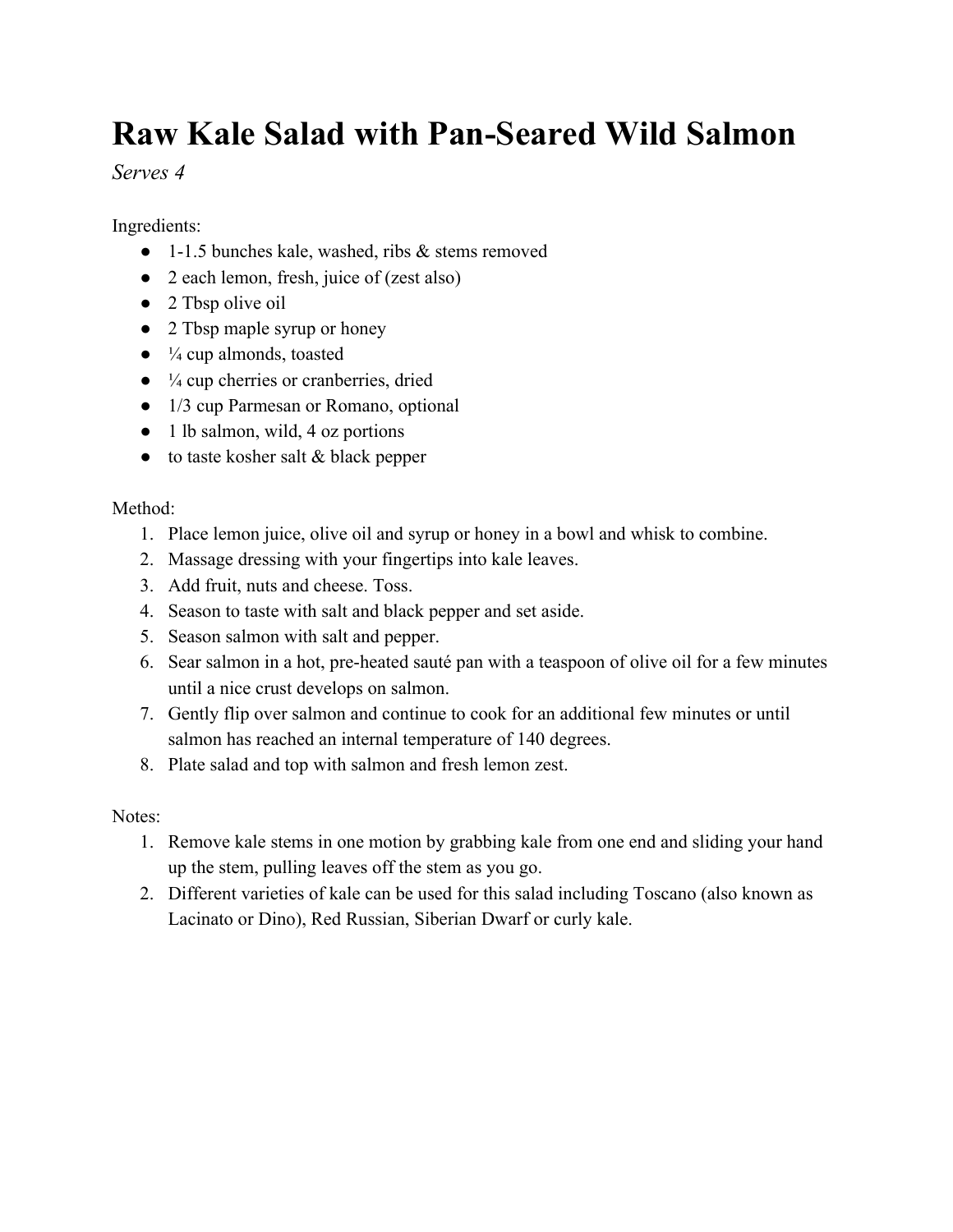# **Quinoa with Almonds and Currants**

Ingredients:

- $\bullet$  1  $\frac{1}{2}$  cups quinoa
- $\bullet$  2  $\frac{1}{4}$  cups water
- $\bullet$   $\frac{1}{4}$  cup currants or raisins
- Pinch of sea salt
- 1 Tbsp olive oil, extra virgin
- $\bullet$   $\frac{1}{4}$  cup shallot, minced
- $\bullet$   $\frac{1}{4}$  tsp cinnamon, ground
- $\bullet$   $\frac{1}{4}$  tsp ginger, ground
- $\bullet$   $\frac{1}{4}$  tsp coriander, ground
- $\bullet$  1/8 tsp turmeric, ground
- $\bullet$   $\frac{3}{4}$  tsp cumin, ground
- 3 Tbsp almonds, sliced, toasted
- $\bullet$   $\frac{1}{4}$  cup parsley, chopped
- Sea salt and fresh ground pepper to taste

#### Method:

- 1. Rinse quinoa and place in large pot or rice cooker with water, currants and salt.
- 2. Bring to boil, then reduce heat and simmer 15 minutes or until all water is absorbed.
- 3. Let cool slightly before fluffing with fork.
- 4. In large skillet over medium heat, sauté onion and spices in oil until soft (about 5 minutes).
- 5. Fold into cooked quinoa along with almonds and parsley.
- 6. Season to taste with salt and pepper and serve.

#### Note:

To make this dish less sweet, you can cook the quinoa without currants and add them at the end with the almonds and parsley.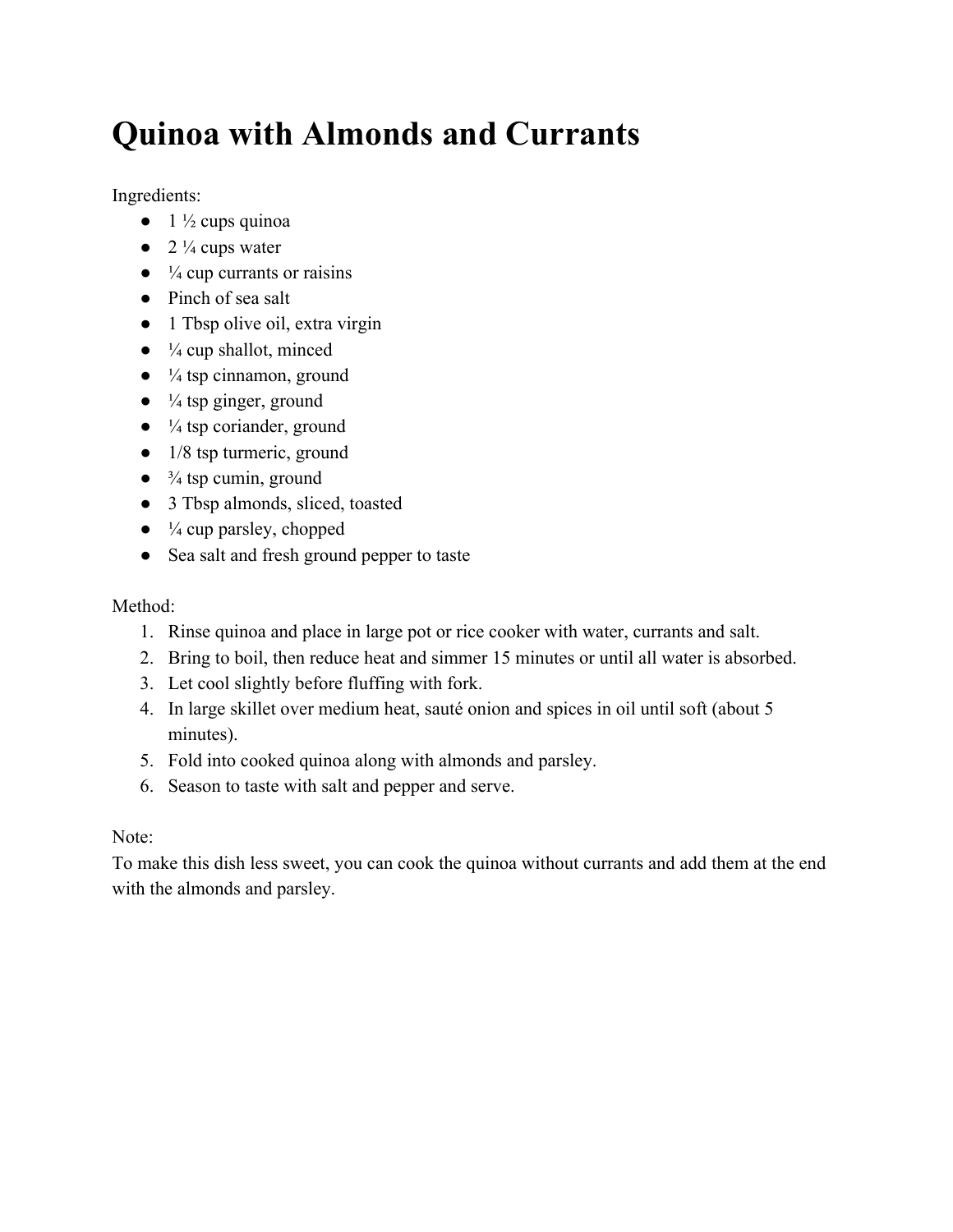### **Packed Summer Salad with Raspberry Vinaigrette**

*Serves 4*

Ingredients:

Dressing- Rasberry Tarragon Vinaigrette (7 oz)

- 2 Tbsp Raspberry Jam
- 1 tsp Mustard, Dijon
- 2 Tbsp Vinegar, Red Wine
- $\bullet$  <sup>1</sup>/<sub>4</sub> tsp garlic, fresh, minced
- 2 tsp onion, red or shallot, minced
- $\bullet$   $\frac{1}{2}$  cup Olive oil and/or Canola oil
- To Taste Tarragon, fresh or dried
- To Taste Salt and Black Pepper

Salad

- 1 cup Quinoa, red or mixed, cooked
- 8 cups Lettuce, Assorted Greens
- 16 each Strawberries, halved, stem removed
- 1 each Cucumbers, peeled and sliced
- $\bullet$   $\frac{3}{4}$  cup Feta
- $\bullet$   $\frac{1}{4}$  cup Almonds

#### Method:

- 1. Follow instructions on package to cook quinoa. Look for a "tail" to uncurl which will mean the quinoa is cooked (about 20 minutes in boiling water). Drain and cool.
- 2. For dressing, add the first five ingredients to a mixing bowl or blender. While whisking or blending, drizzle in oil slowly.
- 3. Add tarragon, salt and pepper to taste.
- 4. For salad, add all salad ingredients to a large salad bowl. Add dressing and toss.
- 5. Alternatively, place greens on platter or in bowl and top with lines of remaining ingredients similar to a classic cobb salad.

#### Note:

You may have extra dressing, which you can save for another salad. If so, refrigerate for up to one week in a tightly sealed container.